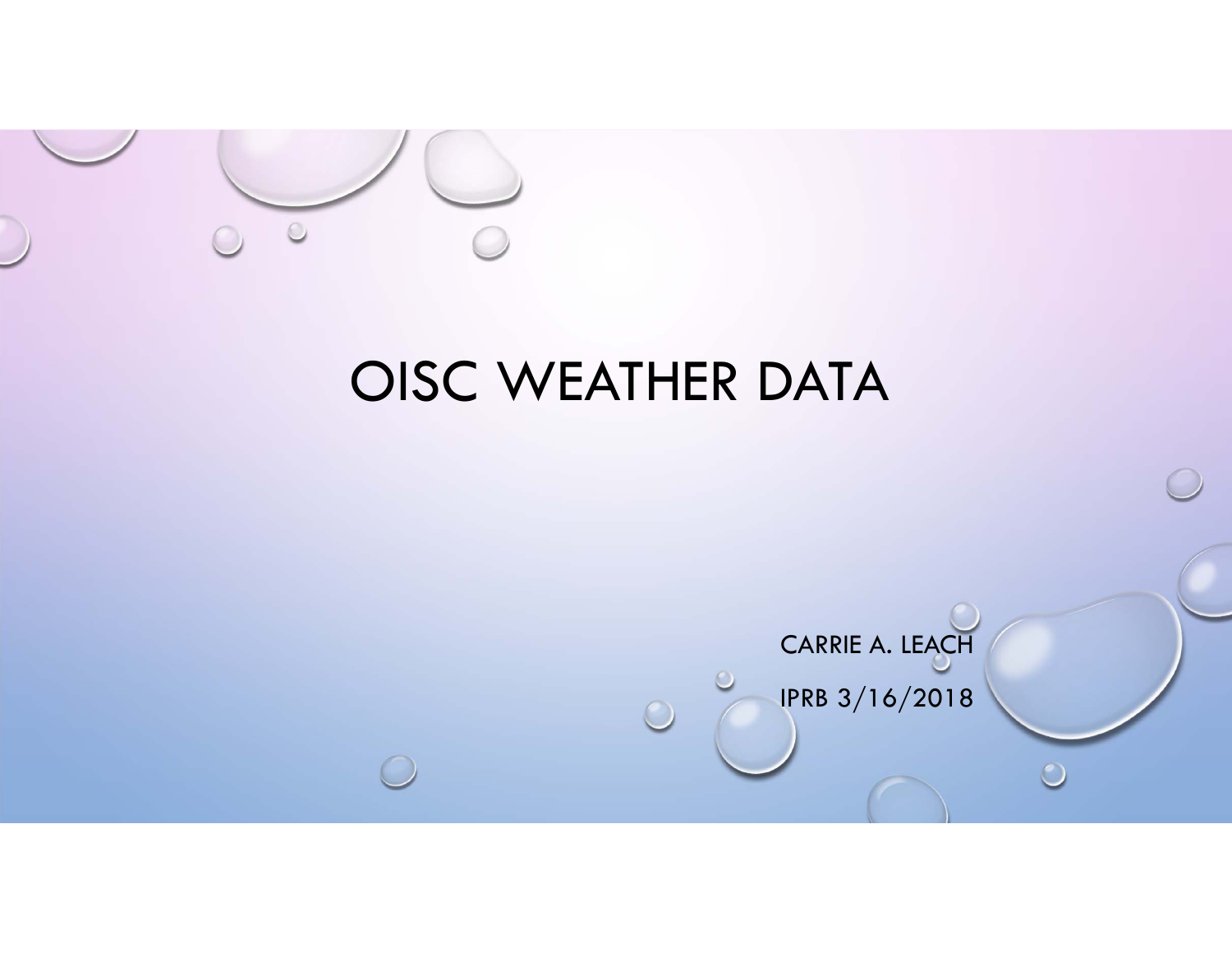

- THE PAST AND PRESENT
- EVIDENCE GATHERING OD RELIABLE WEATHER DATA
- OISC PROCEDURAL GUIDANCE
- REAL WORLD EXAMPLES

**THE TROUBLE WITH WEATHER FORECASTING IS THAT IT'S RIGHT TOO OFTEN FOR US TO IGNORE IT AND WRONG TOO OFTEN FOR US TO RELY ON IT.-PATRICK YOUNG**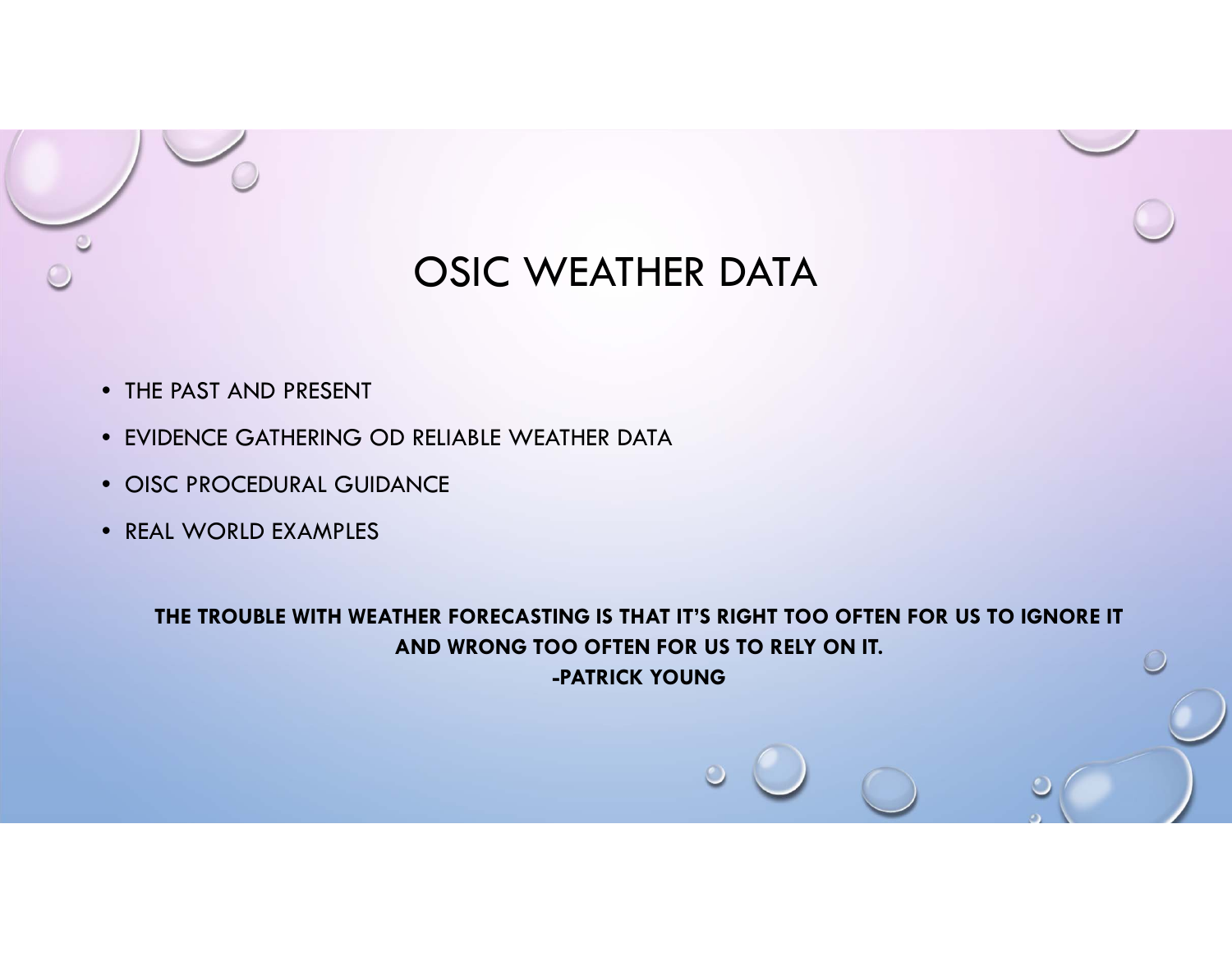

- 2011OSIC "PESTICIDE DRIFT INVESTIGATION" PROCEDURE RECOMMENDED:
	- COLLECT WEATHER INFORMATION FROM THE NEAREST RELIABLE AND REASONABLY ACCESSIBLE WEATHER RECORDING STATION(S) OR OTHER RELIABLE WEATHER INFORMATION SERVICE(S).
- WEATHER DATA WAS COLLECTED MOSTLY VIA WUNDERGROUND.COM
- THE CLOSEST WEATHER STATION TO INCIDENT WAS CHECKED WHICH COULD BE AIRPORT WEATHER STATIONS OR A PERSONAL WEATHER STATION (PWS)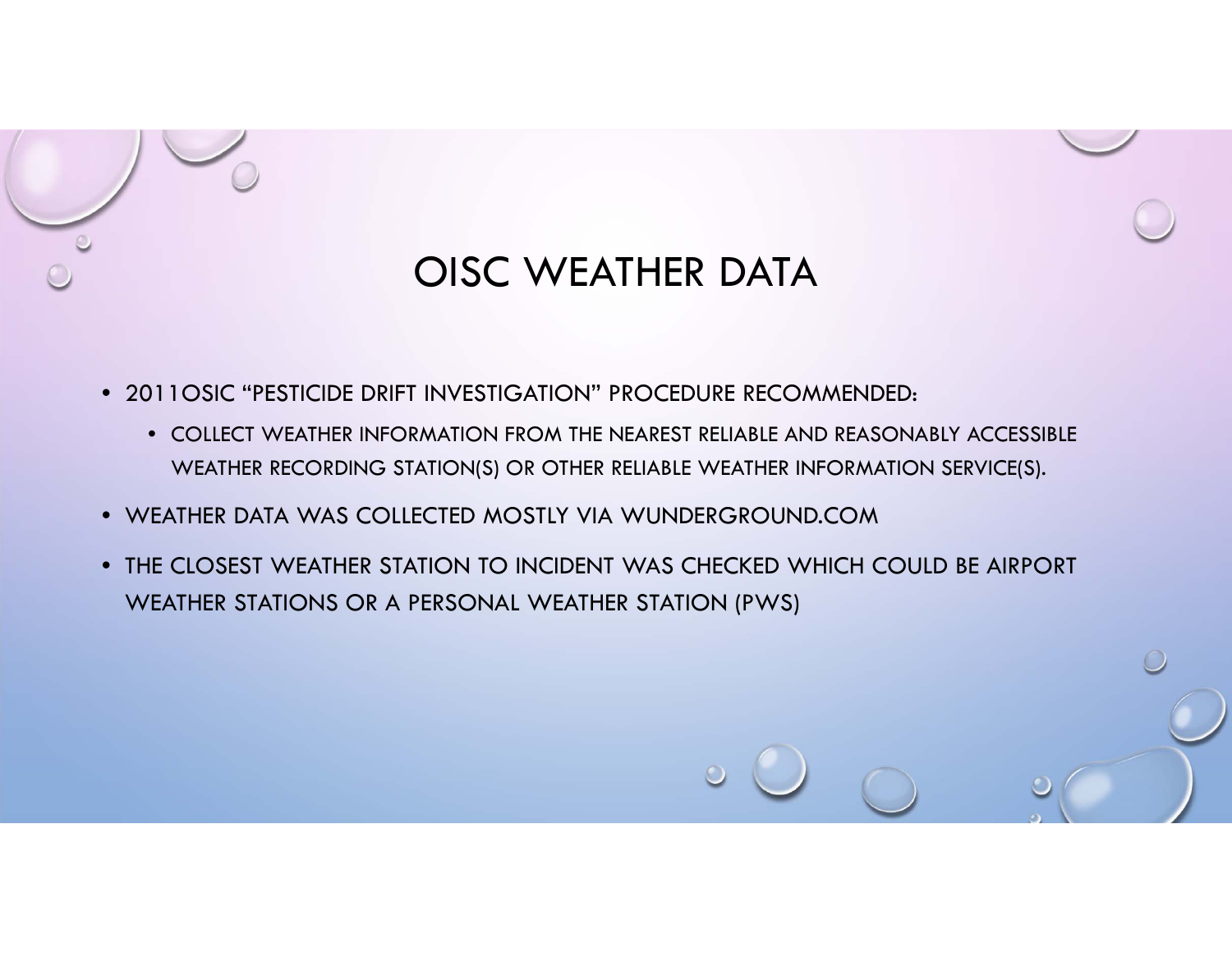

• A CLOSER LOOK AT OUR PROCEDURES FOR GATHERING WEATHER DATA WAS NEEDED

- HOW DEFENSIBLE IS IT?
- WHAT GOES IN TO THE DATA COLLECTION OF THE WEATHER STATIONS?
- WHERE CAN OISC GET THE MOST RELIABLE HISTORICAL DATA?

• HISTORICAL BEING THE KEY POINT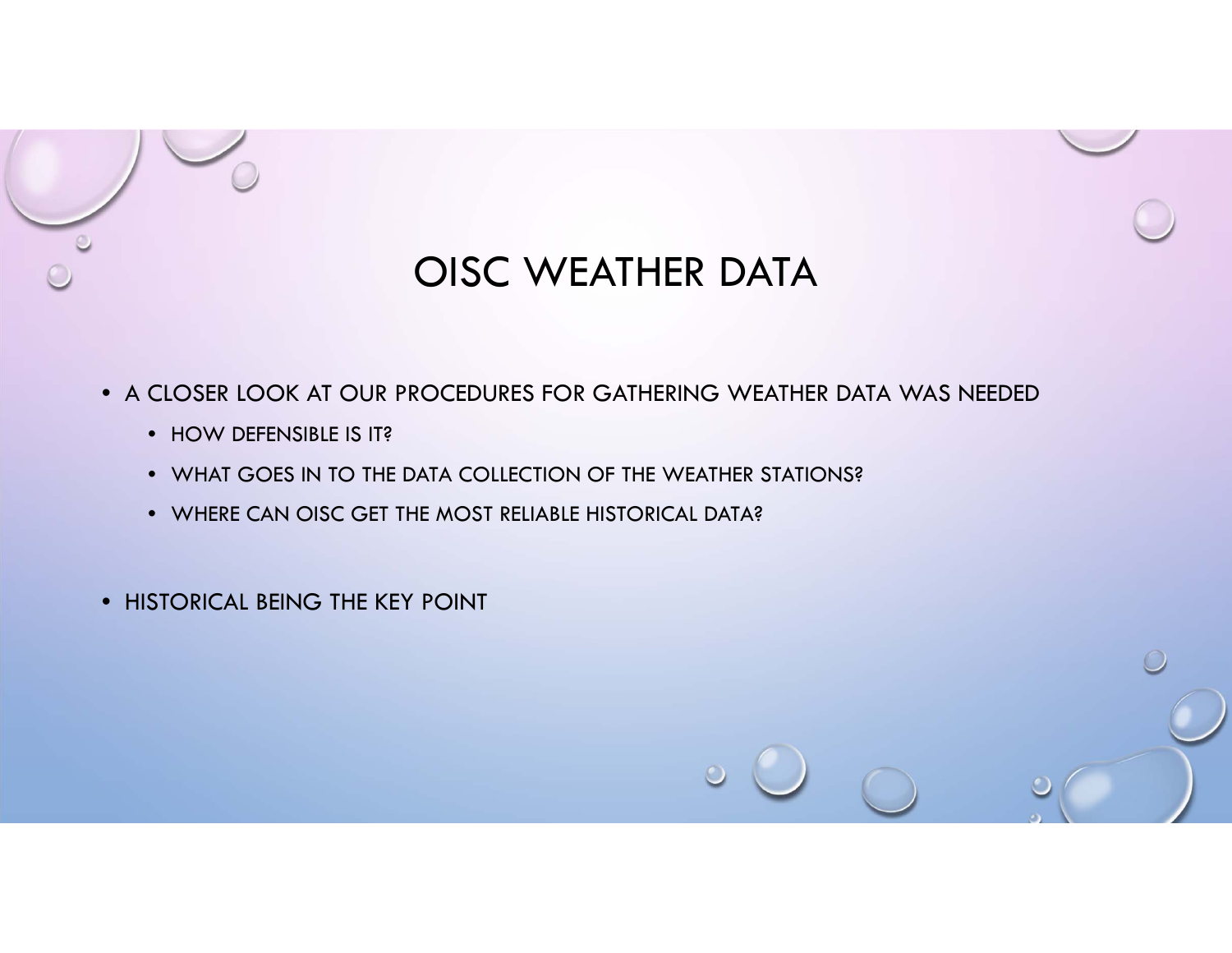SOME WEATHER RECORD KEEPING REQUIREMENTS AND "DO NOTS" FOR ENGENIA, XTENDIMAX, FEXAPAN

- AIR TEMPERATURE (AT BOOM HEIGHT)
- WIND SPEED AT BOOM HEIGHT
- WIND DIRECTION AT BOOM HEIGHT
- DOWNWIND BUFFER
- DO NOT APPLY WHEN WIND IS BLOWING IN THE DIRECTION OF NEIGHBORING SENSITIVE CROPS
- APPLY ONLY BETWEEN SUNRISE AND SUNSET
- DO NOT APPLY IF A TEMPERATURE INVERSION EXISTS
- DO NOT APPLY IF RAIN IS PREDICTED WITHIN 24 HOURS
- APPLY ONLY WHEN WIND SPEEDS ARE 3-10 MPH, INCLUDING GUSTS
- OISC INVESTIGATORS WILL NEED TO PROVE OR DISPROVE THE LABEL WAS FOLLOWED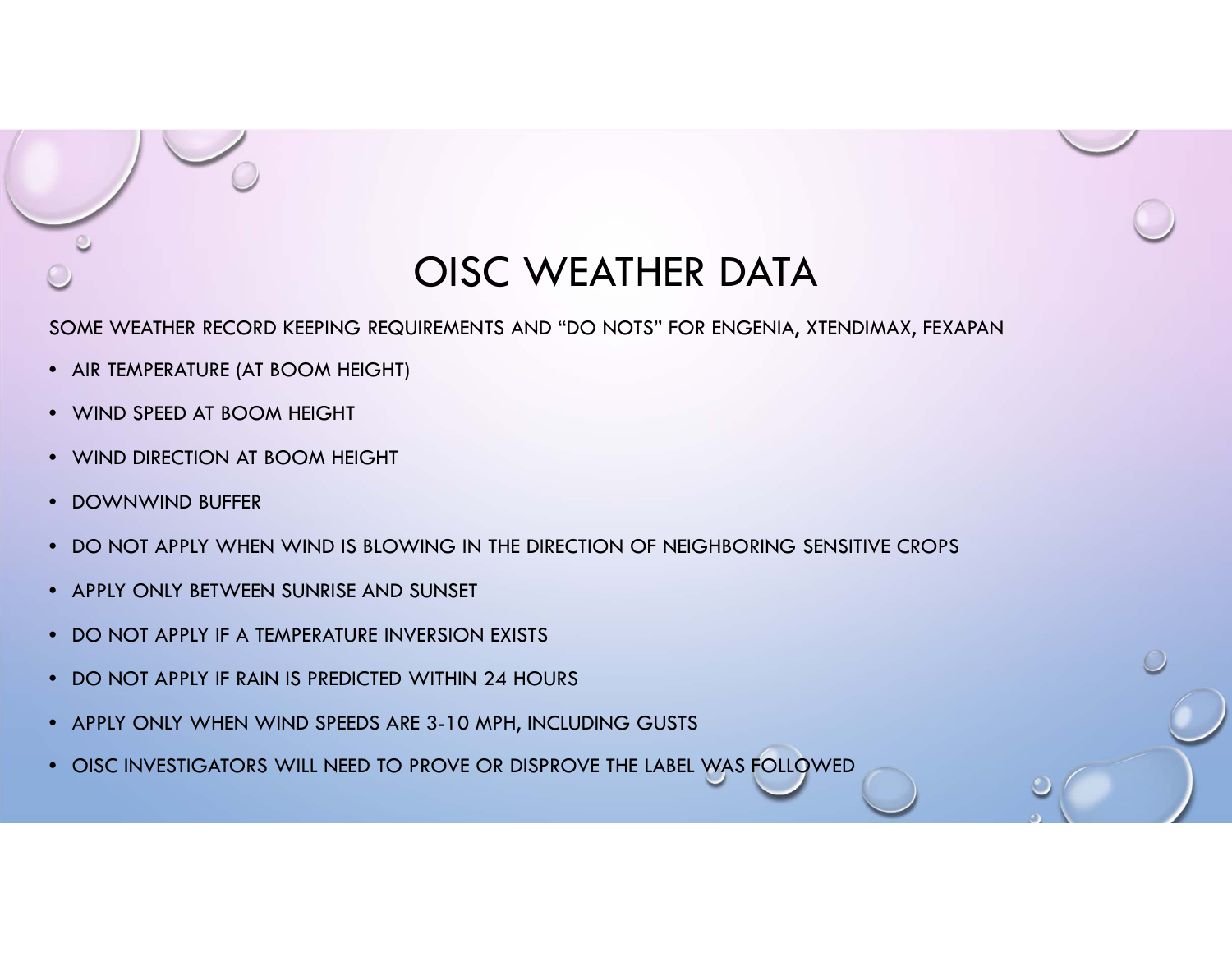

# OISC WEATHER DATAHOW DEFENSIBLE IS IT?

- $\bullet$  ASOS/AWOS VS. PWS
	- AUTOMATED SURFACE OBSERVING SYSTEM
		- AUTOMATED SENSOR SUITES THAT ARE DESIGNED TO SERVE METEOROLOGICAL AND AVIATION OBSERVING NEEDS. THESE SYSTEMS GENERALLY REPORT AT HOURLY INTERVALS, BUT ALSO REPORT SPECIAL OBSERVATIONS IF WEATHER CONDITIONS CHANGE RAPIDLY AND CROSS AVIATION OPERATION THRESHOLDS. (SOURCE NOAA WEBSITE)
	- AUTOMATED WEATHER OBSERVING SYSTEM
		- OPERATED AND CONTROLLED BY THE FEDERAL AVIATION ADMINISTRATION. THESE SYSTEMS ARE AMONG THE OLDEST AUTOMATED WEATHER STATIONS AND PREDATE ASOS. THEY GENERALLY REPORT AT 20-MINUTE INTERVALS AND DO NOT REPORT SPECIAL OBSERVATIONS FOR RAPIDLY CHANGING WEATHER CONDITIONS. (SOURCE NOAA WEBSITE)
	- PERSONAL WEATHER STATION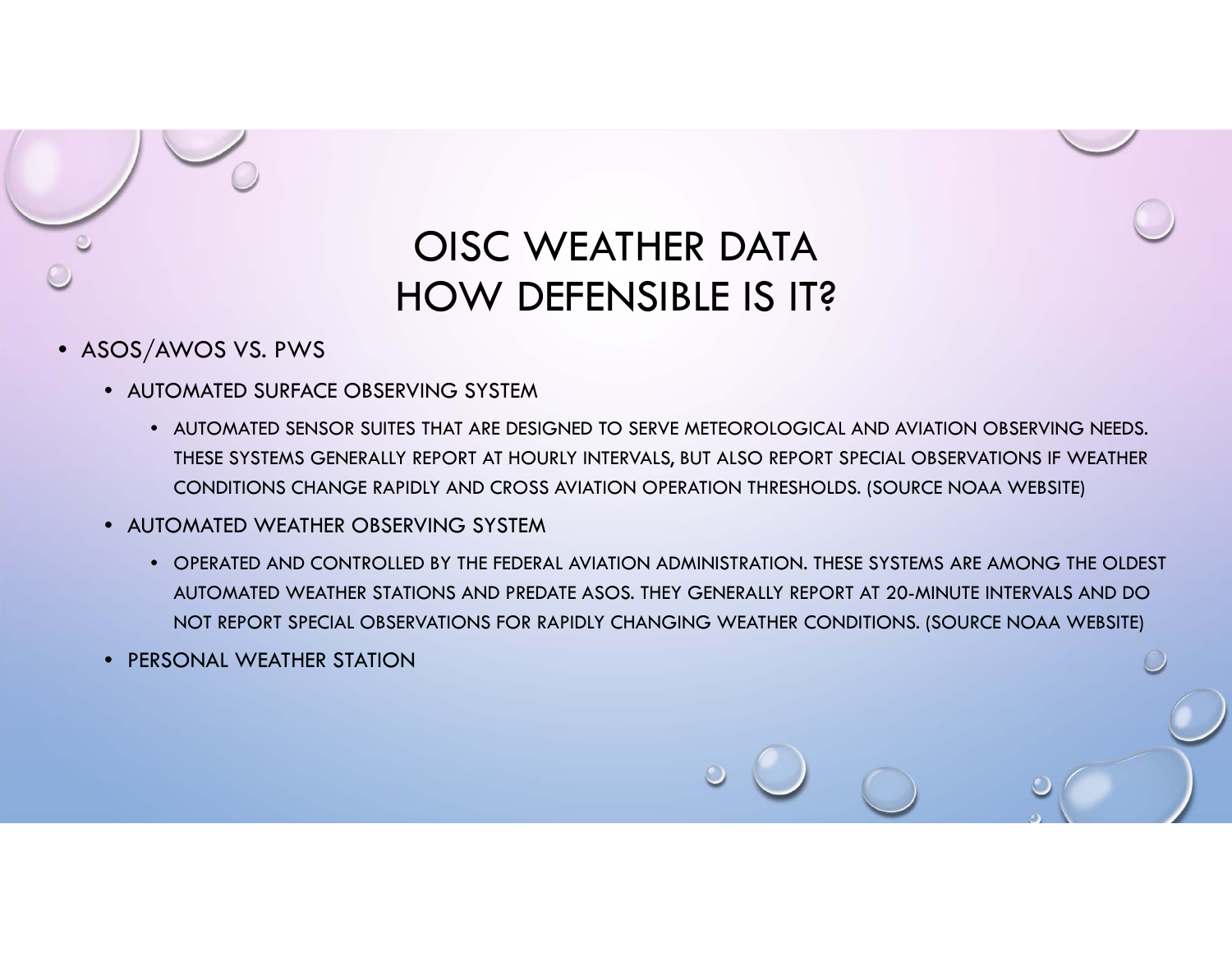### OISC WEATHER DATAASOS

- • INDIANA ASOS WEATHER STATIONS ARE CALIBRATED QUARTERLY BY A TECHNICIAN AT THE NATIONAL WEATHER SERVICE FORECAST OFFICE IN INDIANAPOLIS
- CALIBRATION CONSISTS OF CLEANING OPTICAL SENSORS, TUNING TO A KNOWN VALUE, REPLACING THE TEMPERATURE SENSOR IF VALUES ARE OFF, DEW POINT IS REPLACED EVERY 18 MONTHS WITH A LAB CALIBRATED SENSOR, VISIBILITY CALIBRATED WITH A BEAM OF LIGHT, FREEZING RAIN IS SELF-CALIBRATED, PRESSURE SENSORS ARE CALIBRATED BY A CALIBRATED LAB STANDARD, RAIN COLLECTION IS CALIBRATED BY BOTH A TIPPING BUCKED AND A KNOWN MEASURED AMOUNT. IF THE WEIGHT IS OFF, THE BUCKET IS REPLACED. LAB HEADQUARTERS, WHERE STANDARDS ARE OBTAINED, ARE IN SILVER CITY, MD.
- VAISALA (OISC VENDOR FOR SUPPLYING LABORATORY DATA-LOGGERS) PROVIDE THE WIND SENSOR (CALIBRATED WITH AN ECHO CHAMBER) DEW POINT, AND CEILOMETER (CLOUD HEIGHT INDICATOR) FOR WEATHER STATIONS.
- NO CERTIFICATE OF CALIBRATION IS ISSUED, BUT A CALIBRATION STICKER WITH DUE DATE IS AFFIXED TO THE WEATHER STATION.
- NWS DOES KEEP AN ELECTRONIC OFFICIAL RECORDS OF MAINTENANCE PERFORMED THAT COULD BE SHARED IF REQUESTED, IF NOT DIRECTLY, THEN THROUGH FOIA.
- FOR ITEMS THAT CANNOT BE FIELD CALIBRATED THEY ARE SENT OFF TO VARIOUS PLACES. FOR EXAMPLE, THE DEW POINT SENSOR IS SENT TO OUR REPAIR FACILITY IN KANSAS CITY. THE PRESSURE STANDARD IS SENT TO THE PRESSURE STANDARDS LAB AT NWS HQ.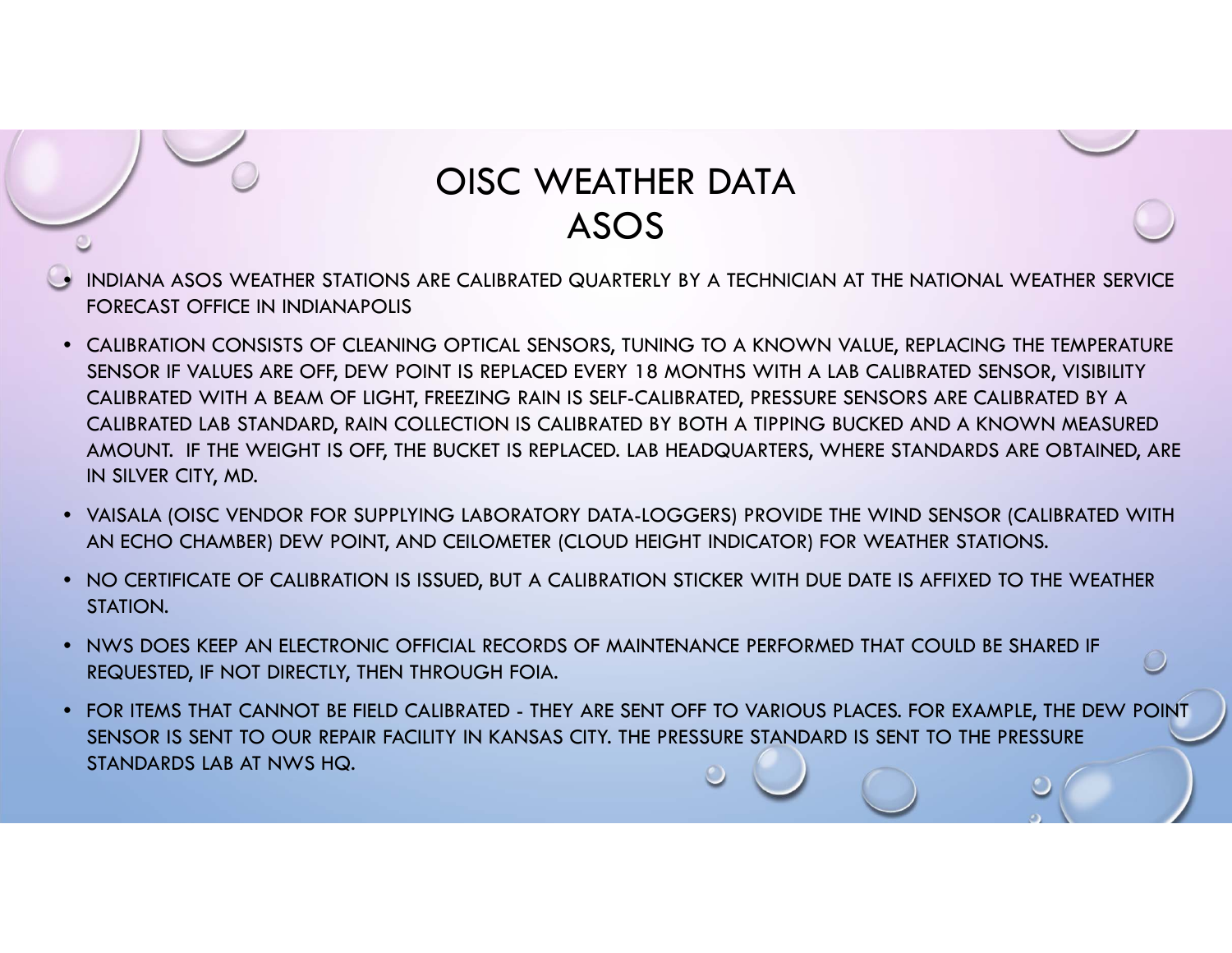

### OISC WEATHER DATAAWOS

- AWOS STATIONS ARE MAINTAINED BY THE FAA
- GUIDANCE ON AWOS MAINTENANCE AC150/5220-16E CHAPTER 4 "AWOS SYSTEM MAINTENANCE AND OPERATING REQUIREMENTS" PROVIDED BY THOMAS CARNEY PURDUE SCHOOL OF AVIATION & TRANSPORTATION TECH

"THE AWOS MANUFACTURER SHOULD PROVIDE AN ACCURATE, RELIABLE SYSTEM THROUGH TYPE CERTIFICATION ACCEPTANCE PROCEDURES AND, THEN, THE SYSTEM OWNER SHOULD MAINTAIN THE SYSTEMS BY ACCOMPLISHING VALID PERFORMANCE VERIFICATION CHECKS AT SUFFICIENT INTERVALS TO MAINTAIN USER CONFIDENCE IN THE SYSTEM'S PERFORMANCE."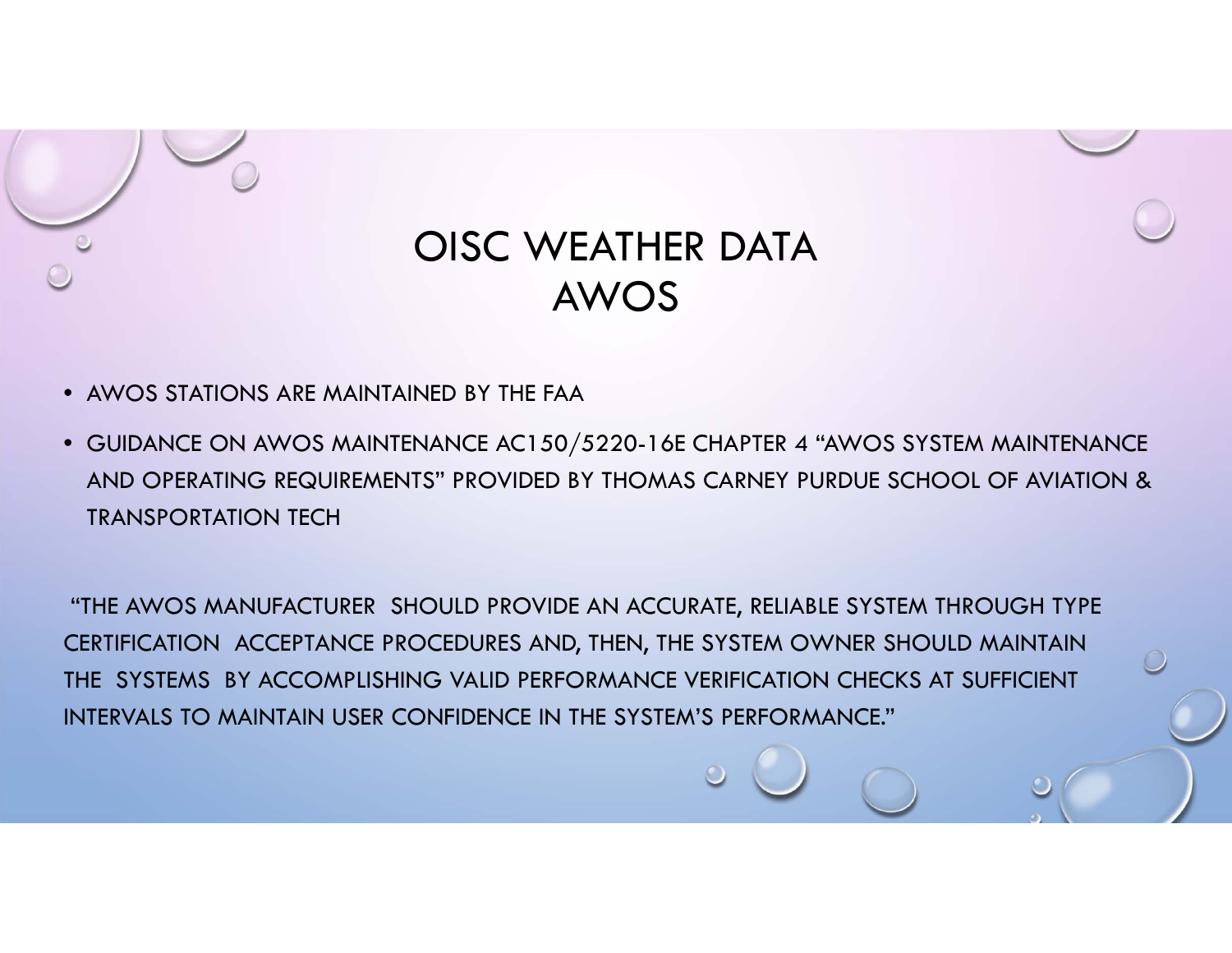

- WEATHER UNDERGROUND RESPONSES TO PERSONAL WEATHER STATIONS BY WILLIAM IN WUNDERGROUNDSUPPORT
- ARE PWS CERTIFIED?
	- "NO"
- HOW ACCURATE IS DATA FROM PWS?
	- "IT DEPENDS. SOME ARE SEVERAL THOUSAND DOLLARS, HIGH PRECISION, OTHERS ARE BUDGET \$100 STATIONS".
- ARE PWS CALIBRATED FOR ACCURACY?
	- "DEPENDS ON THE PWS OWNER".
- IS DATA FROM PWS LEGALLY DEFENSIBLE? WILL IT STAND UP IN A COURT OF LAW?
	- "I CAN'T GIVE LEGAL ADVICE, BUT WE CERTAINLY WOULDN'T TESTIFY TO THEIR ACCURACY. STATIONS ARE OWNED AND OPERATED BY INDIVIDUAL CITIZENS AND THERE IS A HUGE RANGE OF QUALITY. SOME ARE CALIBRATED AND WELL-MAINTAINED, SOME AREN'T. 1 JUST FOUND ONE REPORTING 35° IN FLORIDA WHERE THE AVERAGE WAS AROUND 80°".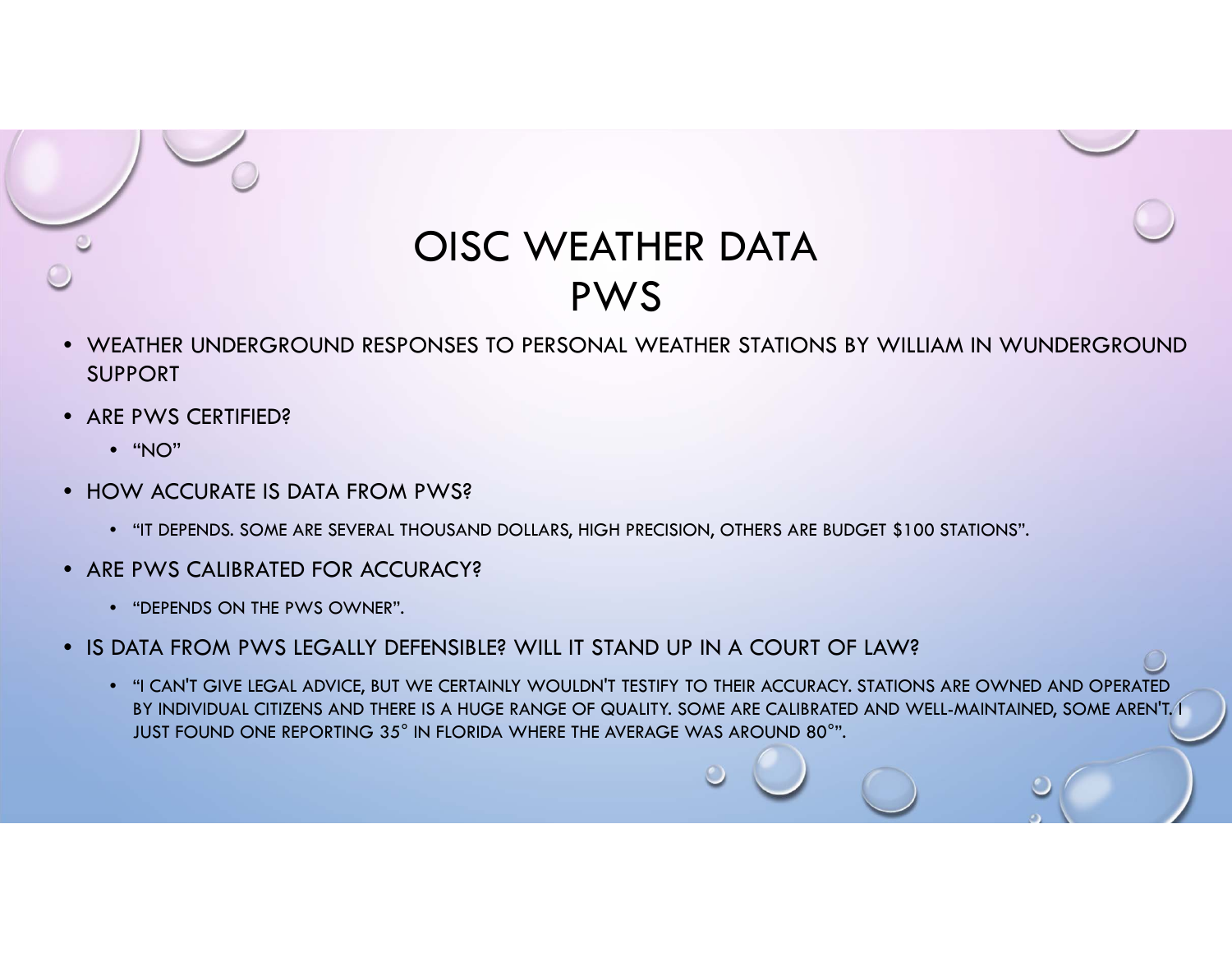

- THE LIMITATIONS
	- 52 ASOS/AWOS STATIONS IN INDIANA ONLY 12 OF THOSE ARE ASOS
	- COULD BE MILES FROM A FOR-CAUSE INVESTIGATION SITE
	- DOES NOT HAVE ARCHIVED FORECASTS, BUT NO WEATHER STATIONS DO THIS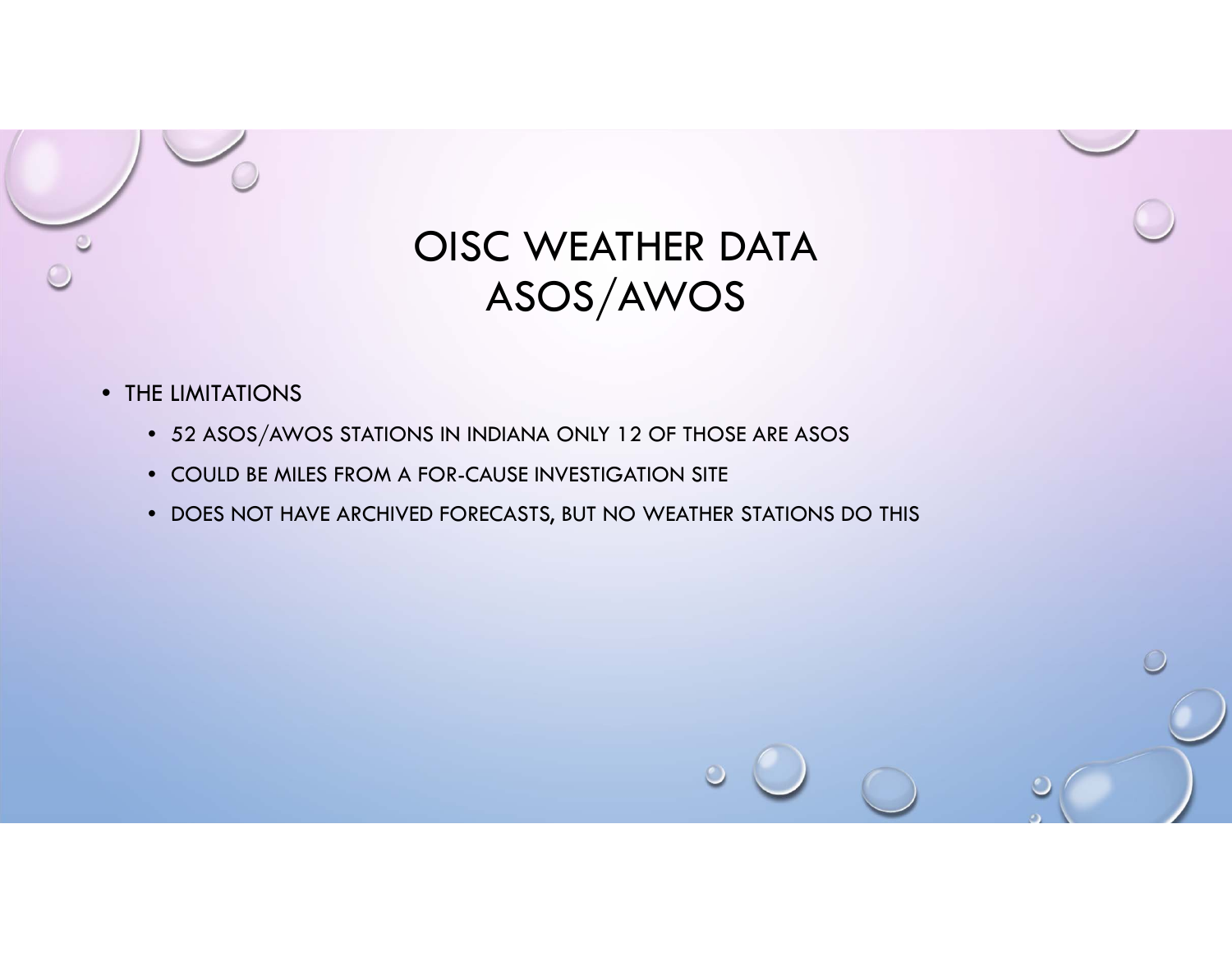

- THE GOOD
	- CALIBRATED AND/OR MAINTAINED WEATHER STATIONS
	- WEATHER STATIONS PROVIDE HISTORICAL DATA ON TIME OF SUNRISE, SUNSET, TEMPERATURE, WIND SPEED AND WIND DIRECTION
	- CAN RETRIEVE ARCHIVED DATA FROM ASOS/AWOS STATIONS THROUGH WEATHER UNDERGROUND OR NATIONAL OCEANIC ATMOSPHERIC ADMINISTRATION (NOAA) AMONG OTHER WEBSITES
	- ATTORNEY GENERAL APPROVED- SENT A CASE WHERE AN AWOS STATION WAS USED TO GATHER HISTORICAL WIND DATA (SPEED AND DIRECTION)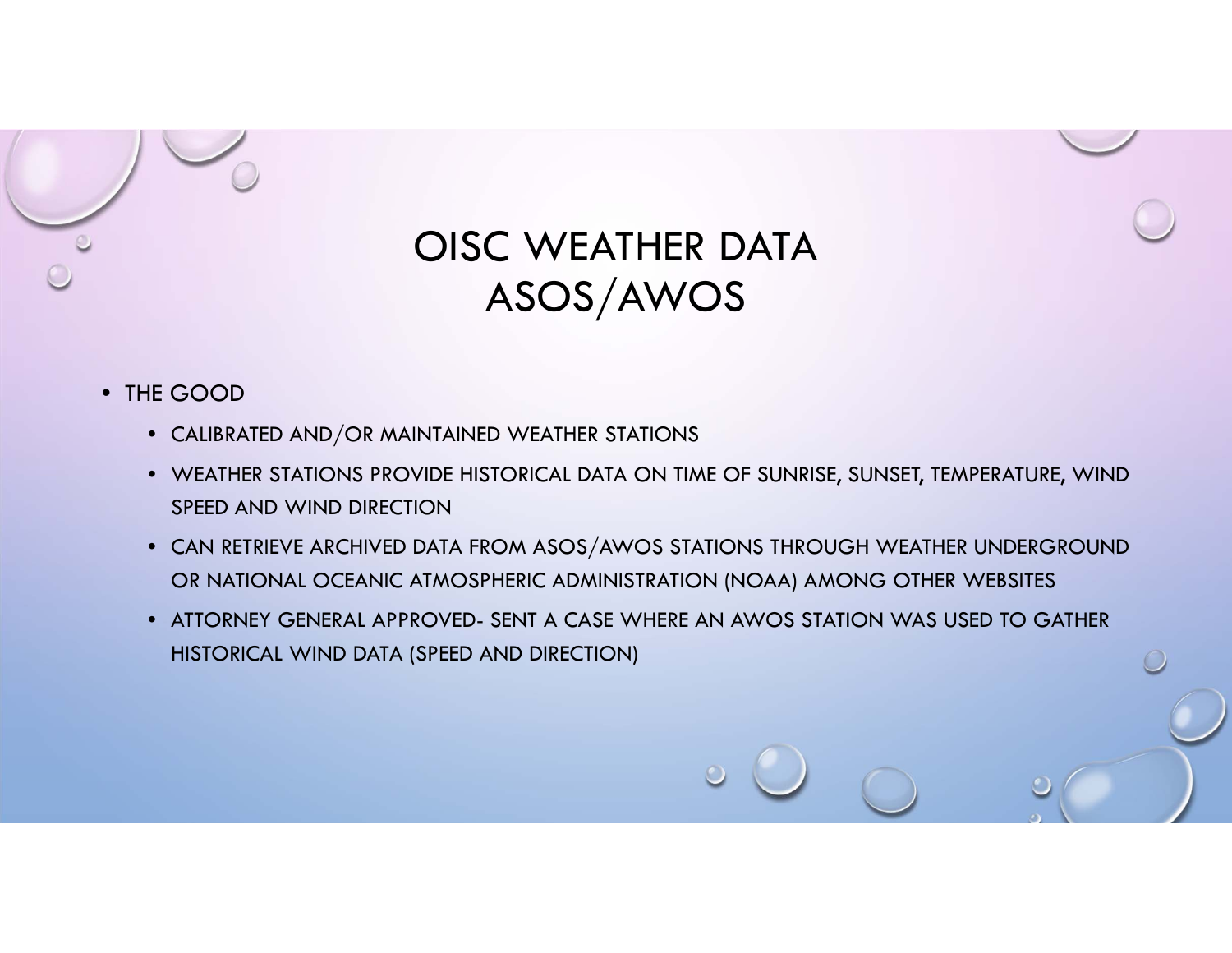

- MEMORANDUM FROM AG SUBJECT "THE SCIENTIFIC RELIABILITY AND ADMISSIBILITY OF WIND DATA"
	- IN ORDER FOR EXPERT TESTIMONY TO BE RELIABLE, IT MUST BE BASED ON THE METHODS AND PROCEDURES OF SCIENCE RATHER THAN SUBJECTIVE BELIEF OR SPECULATION.
	- THERE ARE FIVE STANDARD CONSIDERATIONS:
		- (1)THE THEORY OR TECHNIQUE AT ISSUE CAN BE AND HAS BEEN TESTED;
		- (2)THE THEORY OR TECHNIQUE HAS BEEN SUBJECTED TO PEER REVIEW AND PUBLICATION;
		- (3) THERE ARE KNOWN OR POTENTIAL RATE OF ERROR;
		- (4) THERE ARE EXISTENCE AND MAINTENANCE OF STANDARDS CONTROLLING THE TECHNIQUE'S OPERATION; AND
		- (5)THE TECHNIQUE IS GENERALLY ACCEPTED WITHIN THE RELEVANT SCIENTIFIC COMMUNITY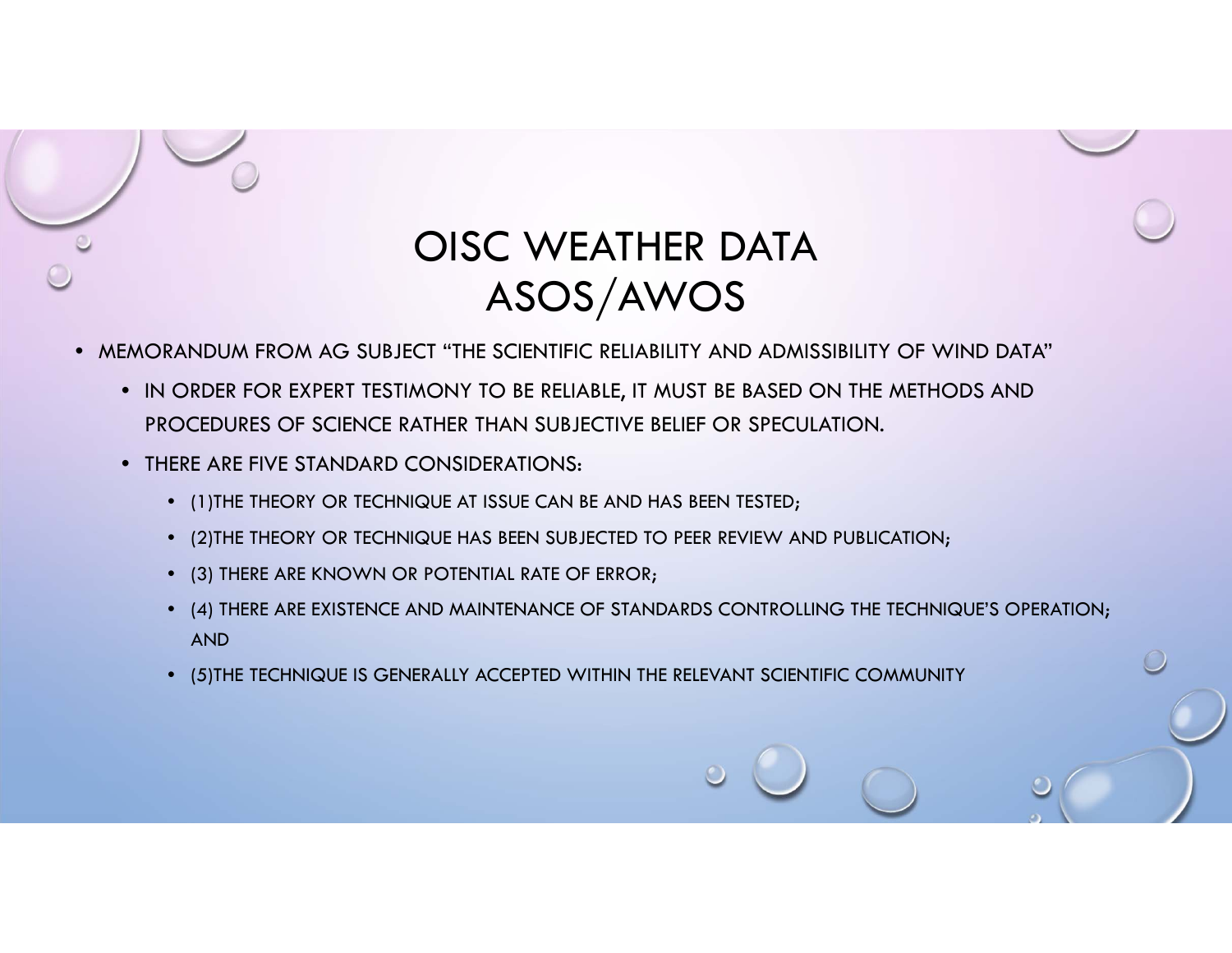• "BECAUSE THE COLLECTION OF WEATHER DATA BY UNDERGROUND WEATHER IS THE SAME SYSTEM USED BY NATIONAL WEATHER CHANNELS, THE FEDERAL GOVERNMENT, AND METEOROLOGISTS WORLDWIDE, IT CAN BE INFERRED THAT WEATHER DATA HAVE BEEN TESTED, THAT IT, THE COLLECTION AND UTILIZATION OF SUCH DATA HAVE BEEN SUBJECTED TO PEER REVIEW, THAT THERE ARE KNOWN RATES OF ERROR IN THE DATA, THAT THERE ARE STANDARDS TO CONTROL THE COLLECTION OF THE DATA, AND THAT THIS KIND OF COLLECTION OF WEATHER DATA IS GENERALLY ACCEPTED WITHIN THE RELEVANT SCIENTIFIC COMMUNITY". *SEE MCGREW*, 682 N.E.2D AT 1292.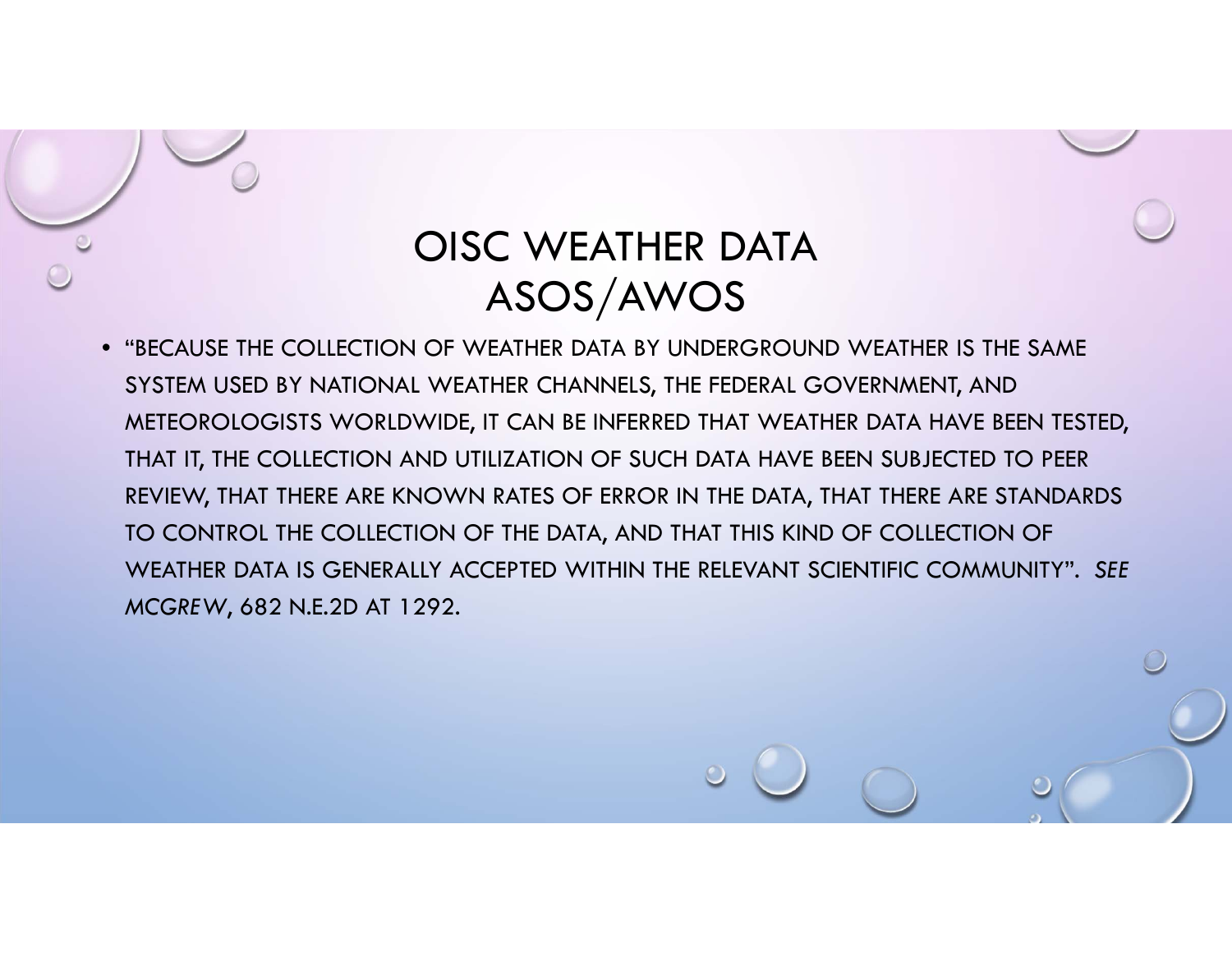# OISC WEATHER DATAFOR CAUSE INVESTIGATIONS

#### •**WEATHER DATA COLLECTION**

- IF APPLICABLE, COLLECT WEATHER DATA TO MOST CLOSELY REPRESENT THE TIME(S) AND LOCATION(S) OF THE INCIDENT(S) BEING INVESTIGATED. THIS IS MOST OFTEN AT THE TIME THE INCIDENT OCCURRED, BUT MAY ALSO INCLUDE WEATHER THAT OCCURRED BEFORE AND/OR AFTER THE INCIDENT.
- IF AVAILABLE, COLLECT RECORDED OR REPORTED WEATHER DATA FROM COMPLAINANT, RESPONDENT, OR OTHER WITNESSES. IDENTIFY THE SOURCE AND/OR METHOD OF COLLECTION OF THIS DATA TO ASSIST WITH EVALUATING THE RELIABILITY.
- TO CONFIRM OR REFUTE WITNESS WEATHER DATA, OBTAIN RECORDED WEATHER DATA FROM A RELIABLE SOURCE, AS CLOSE TO THE SITE OF THE INCIDENT AS POSSIBLE. A RELIABLE SOURCE WILL MOST OFTEN MEAN DATA COLLECTED FROM AUTOMATED SURFACE OBSERVING SYSTEMS (ASOS)/AUTOMATED WEATHER OBSERVING SYSTEMS (AWOS) WEATHER STATIONS. DATA FROM THESE WEATHER STATIONS CAN BE FOUND ON THE NATIONAL OCEANIC AND ATMOSPHERIC ADMINISTRATION (NOAA) SITE **GOV/DATA-ACCESS/LAND-BASED-STATION**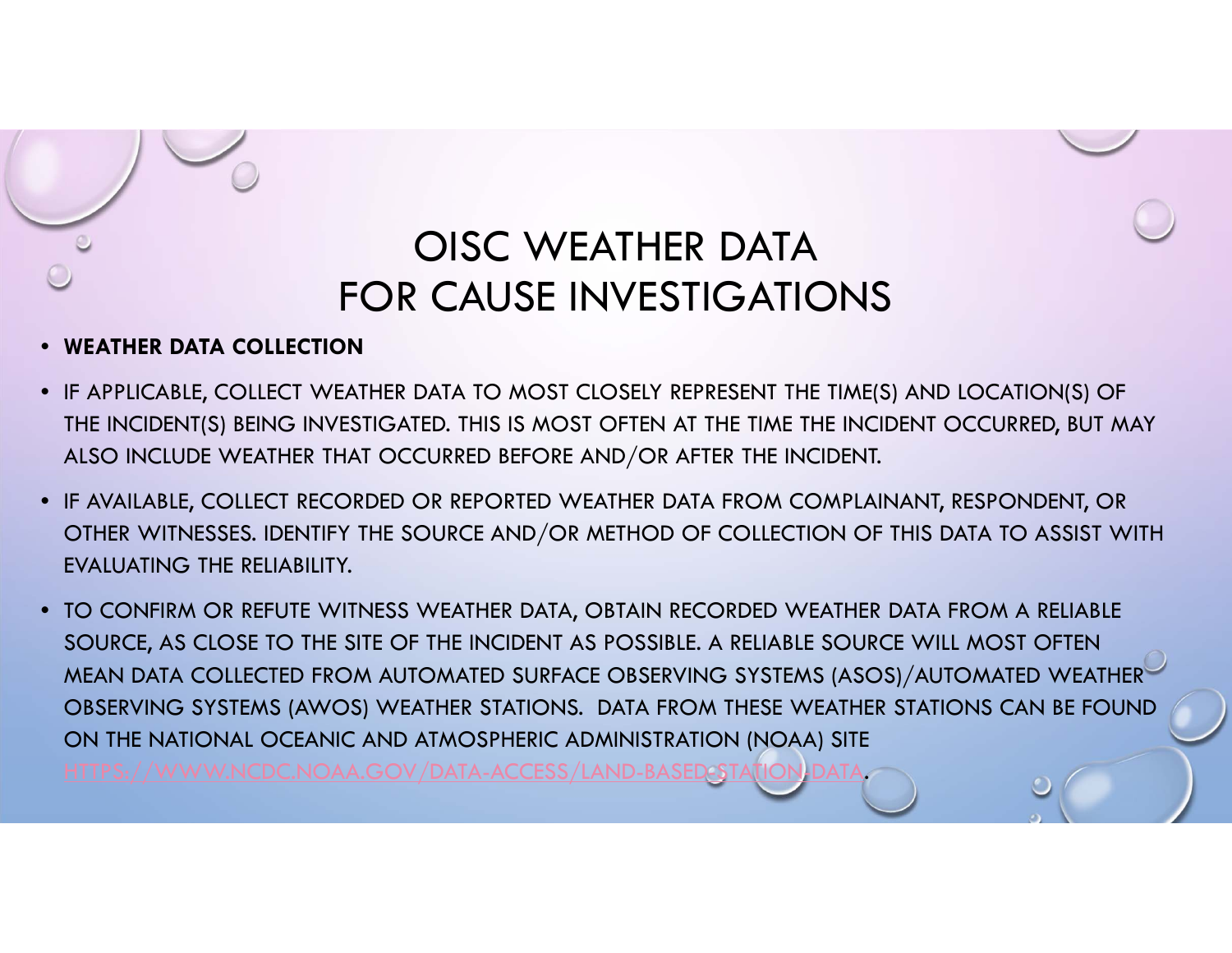### OISC WEATHER DATANOT-FOR CAUSE INVESTIGATIONS

#### •**WEATHER DATA COLLECTION CONTINUED**

- COLLECT WEATHER DATA FROM AN ASOS/AWOS STATION CLOSEST TO THE SITE OF APPLICATION. IF WEATHER DATA FROM A SINGLE ASOS/AWOS STATION DOES NOT CORROBORATE WEATHER DATA SUBMITTED BY THE APPLICATOR, THEN GEOGRAPHICALLY TRIANGULATE WEATHER DATA BY COLLECTING DATA FROM TWO ADDITIONAL, REGIONALLY SIGNIFICANT ASOS/AWOS WEATHER STATIONS.
- IF ANY WEATHER DATA OBTAINED FROM A RELIABLE SOURCE IS SIGNIFICANTLY DIFFERENT FROM, AND WILL BE USED TO REFUTE DATA PROVIDED BY ANY WITNESSES, COLLECT COMPARATIVE TRIANGULATED DATA FROM THE NEAREST WEATHER UNDERGROUND (WWW.WUNDERGROUND.COM) PRIVATE WEATHER STATIONS (PWS) SURROUNDING THE INCIDENT SITE.
- SIGNIFICANTLY DIFFERENT WEATHER DATA COULD MEAN, A DISCREPANCY IN WIND DIRECTION OR WIND SPEED DATA SIGNIFICANT ENOUGH TO CHANGE THE COMPLIANCE DETERMINATION OF THE INVESTIGATION.
- THE LAND BEAUFORT SCALE FROM THE NOAA SITE WILL BE USED FOR DETERMINING "CALM" AS <1 KNOT OR <1MPH.
- SUNRISE AND SUNSET APPLICATION TIMES ARE DEFINED AS TIME OF SUNRISE TO 30 MINUTES AFTER TIME OF SUNSET.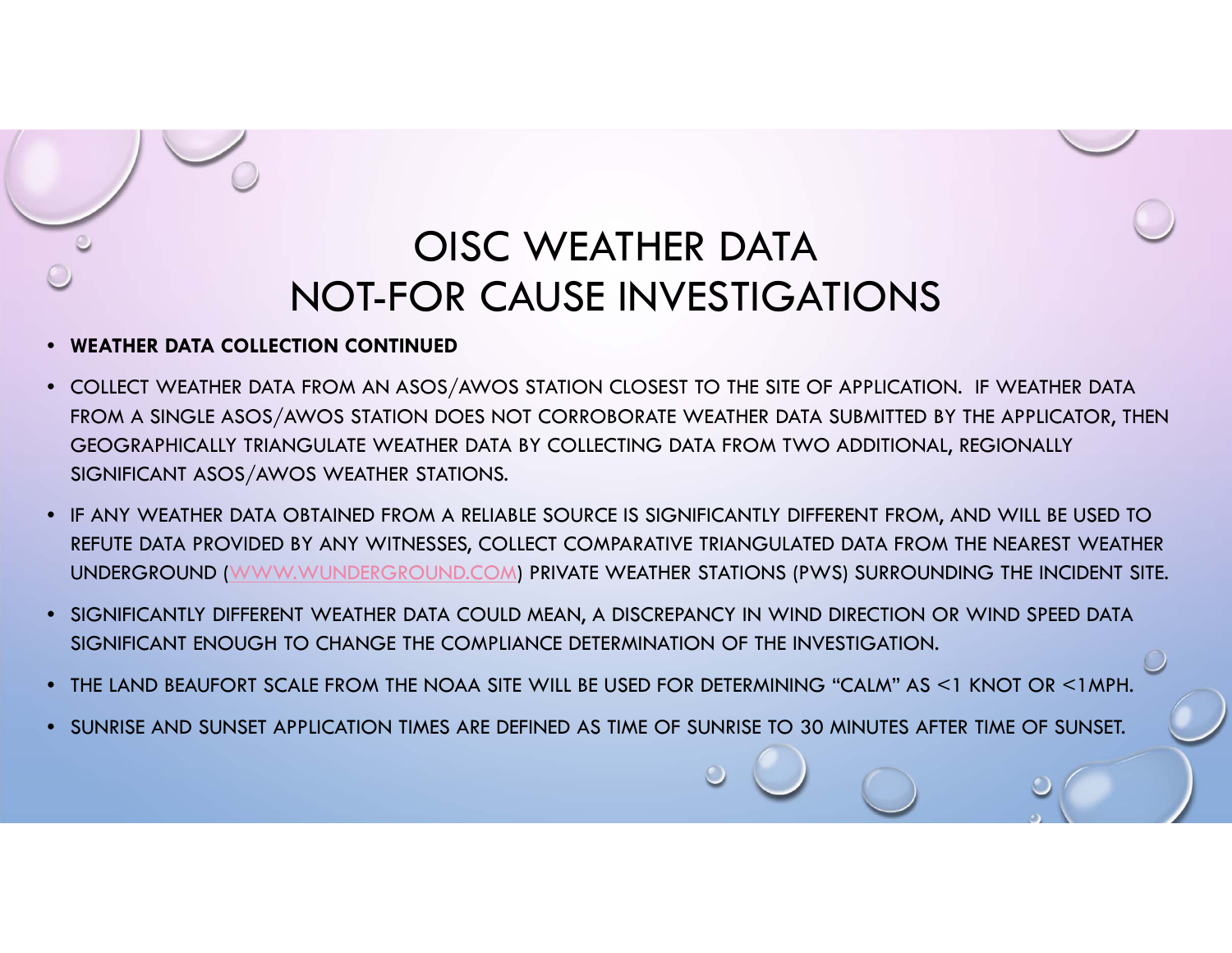

# OISC WEATHER DATAREAL WORLD EXAMPLE INVESTIGATION

- ON JULY 13, 2017, THE COMPLAINANT STATED LIBERTY SOYBEANS WERE SPRAYED WITH DICAMBA WITH ABOUT 3/4 OF A 34-ACRE SOYBEAN FIELD HAVING DICAMBA INJURY.
- ON JULY 19, 2017, FIELD SURVEYED BY OISC INVESTIGATOR.
	- $\bullet$  IT APPEARED MORE THAN  $\mathcal{V}_2$  OF THE COMPLAINANT'S SOYBEAN FIELD HAD BEEN IMPACTED WITH GROWTH REGULATOR-TYPE SYMPTOMS OF LEAF CUPPING AND PUCKERING.
	- THERE WERE TWO OTHER SOYBEAN FIELDS ADJACENT TO THE COMPLAINANT'S SOYBEAN FIELD. THE COMPLAINANT BELIEVED A FIELD WEST AND A FIELD SOUTH OF THE LIBERTY SOYBEANS HAD DICAMBAAPPLIED TO THEM.
	- NO GROWTH REGULATOR-TYPE SYMPTOMS WERE OBSERVED BY THE INVESTIGATOR TO THE ADJACENT FIELDS WEST AND SOUTH OF THE LIBERTY SOYBEANS.
	- •SAMPLES WERE COLLECTED FOR PPDL AND THE OISC LABORATORY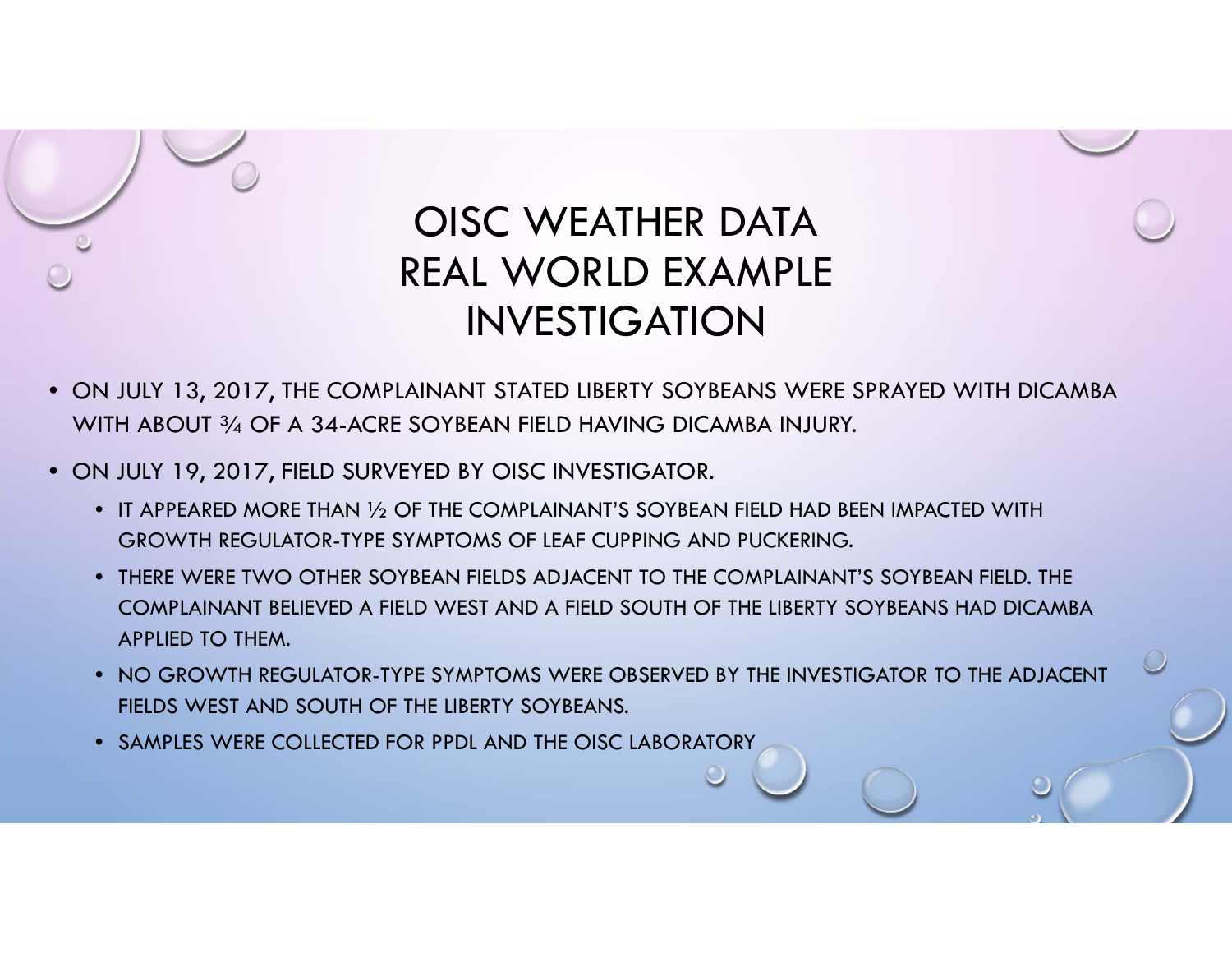# OISC WEATHER DATAREAL WORLD EXAMPLE INFORMATION FROM APPLICATOR

- PESTICIDE APPLICATION WAS MADE ON **JUNE 27, 2017 BETWEEN 10:12AM AND 2:17PM**
- BOOM HEIGHT WAS SET AT **20 INCHES** AT TIME OF APPLICATION
- EQUIPMENT GROUND SPEED WAS RECORDED AT **14.1 MPH**
- CHECKED ENGENIA WEB-SITE: **YES**
- CHECKED FIELDWATCH/DRIFTWATCH PRIOR TO APPLICATION: **NO**
- SURVEYED APPLICATION SITE PRIOR TO APPLICATION: **YES**
- BUFFER USED: **45 FEET TO THE WEST AND 48 FEET TO THE SOUTH**
- WIND SPEED AT TIME OF APPLICATION WAS RECORDED AT **3 MPH FROM THE SOUTHEAST**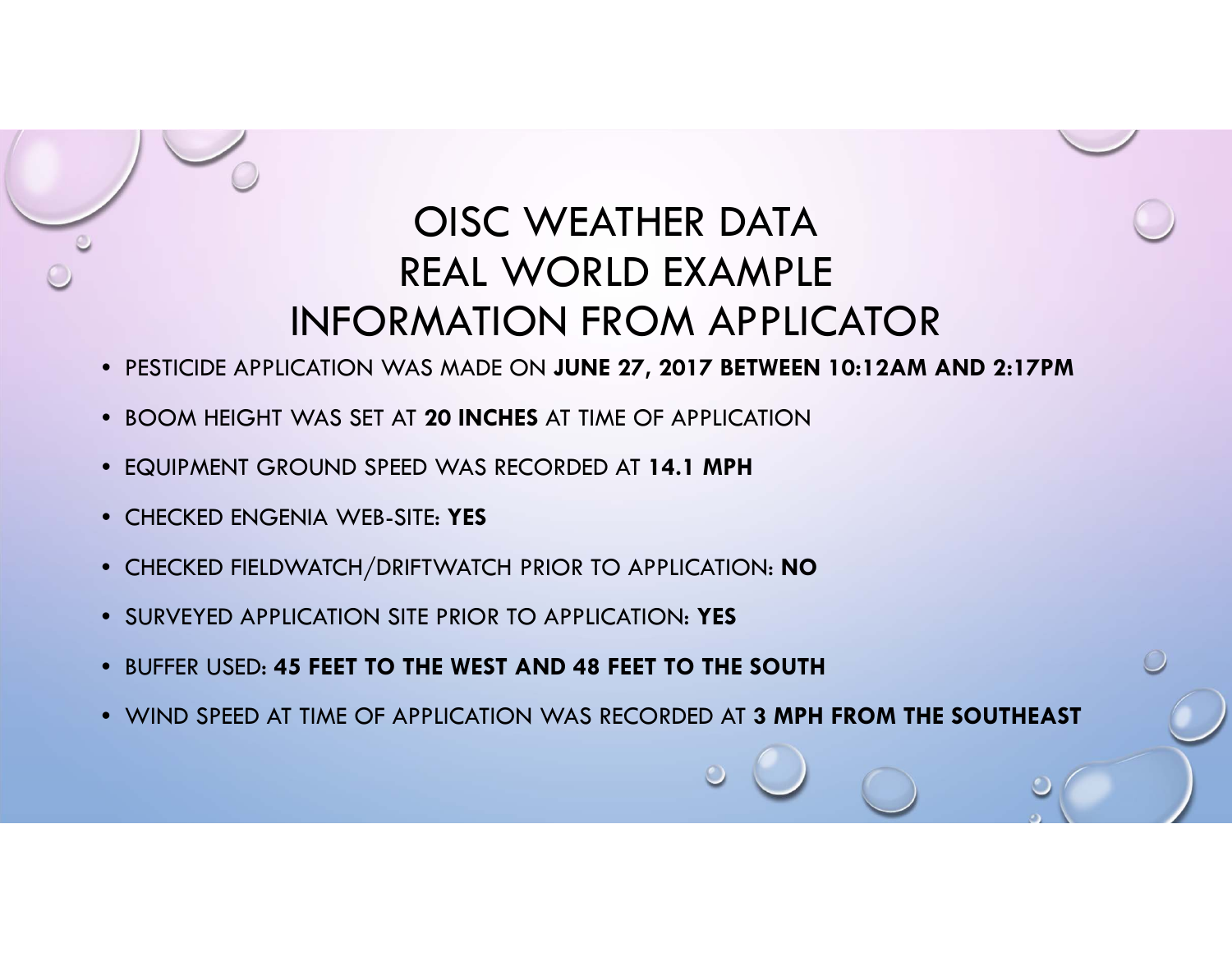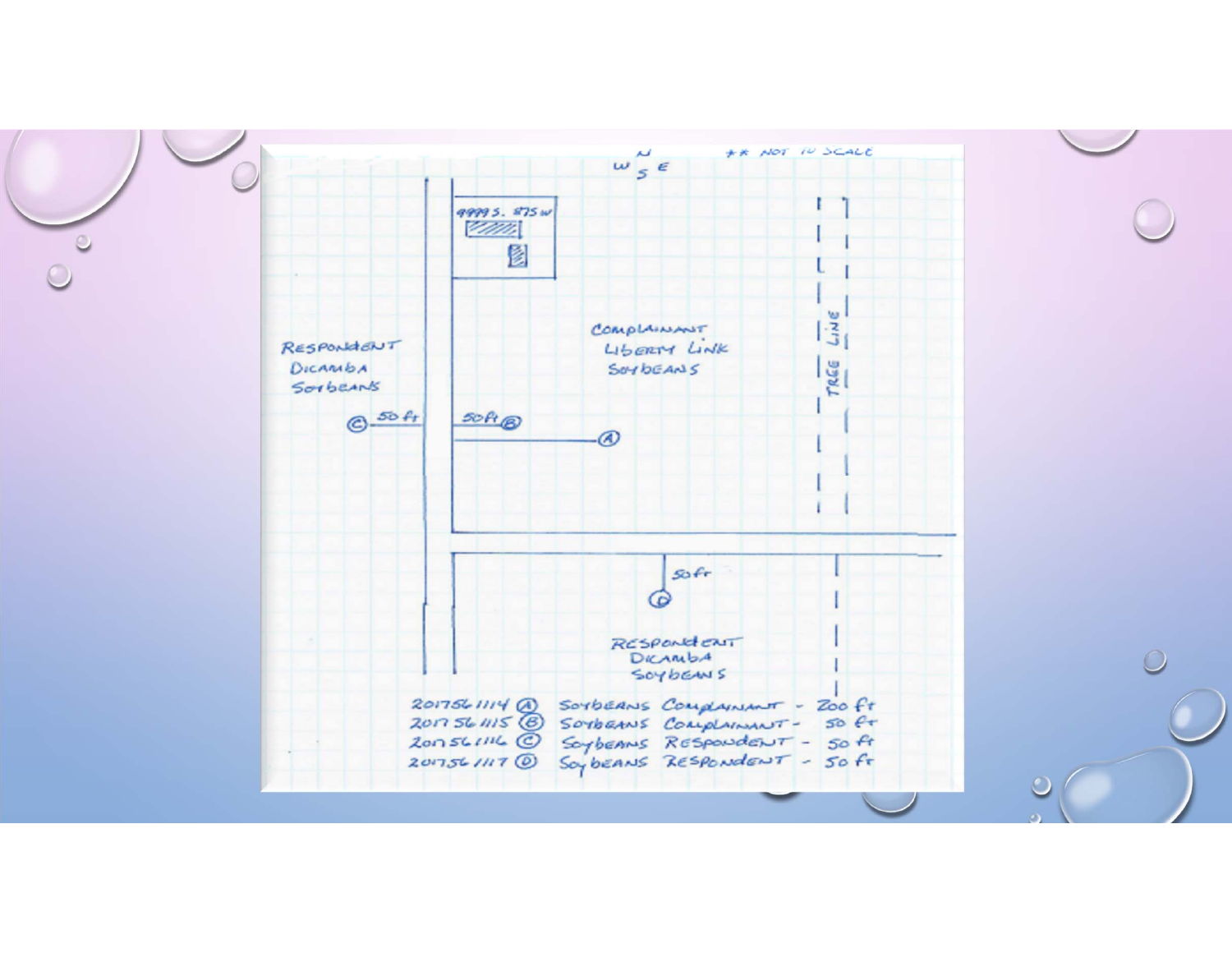

- TRIANGULATED FROM THE CLOSEST AWOS STATIONS
- ACCORDING TO THE WEATHER INFORMATION FROM THE AWOS STATION 35 MILES NORTHEAST OF APPLICATION SITE, THE WIND WAS BLOWING 3-5 MPH FROM THE NORTHWEST IN A SOUTHEASTERLY DIRECTION TOWARD THE SOUTHWEST CORNER OF THE COMPLAINANT'S FIELD
- ACCORDING TO THE WEATHER INFORMATION FOR THE AWOS STATION 36 MILES WEST OF APPLICATION SITE, THE WIND WAS BLOWING 0-5 MPH FROM SOUTHEAST AND NORTHWEST DIRECTIONS (NO CONSISTENT DIRECTION)
- ACCORDING TO THE WEATHER INFORMATION FOR THE AWOS STATION 48 MILES SOUTH OF APPLICATION SITE THE WIND WAS BLOWING 0-8 MPH FROM THE NORTHEAST IN A SOUTHWESTERLY DIRECTION AWAY FROM THE COMPLAINANT'S FIELD.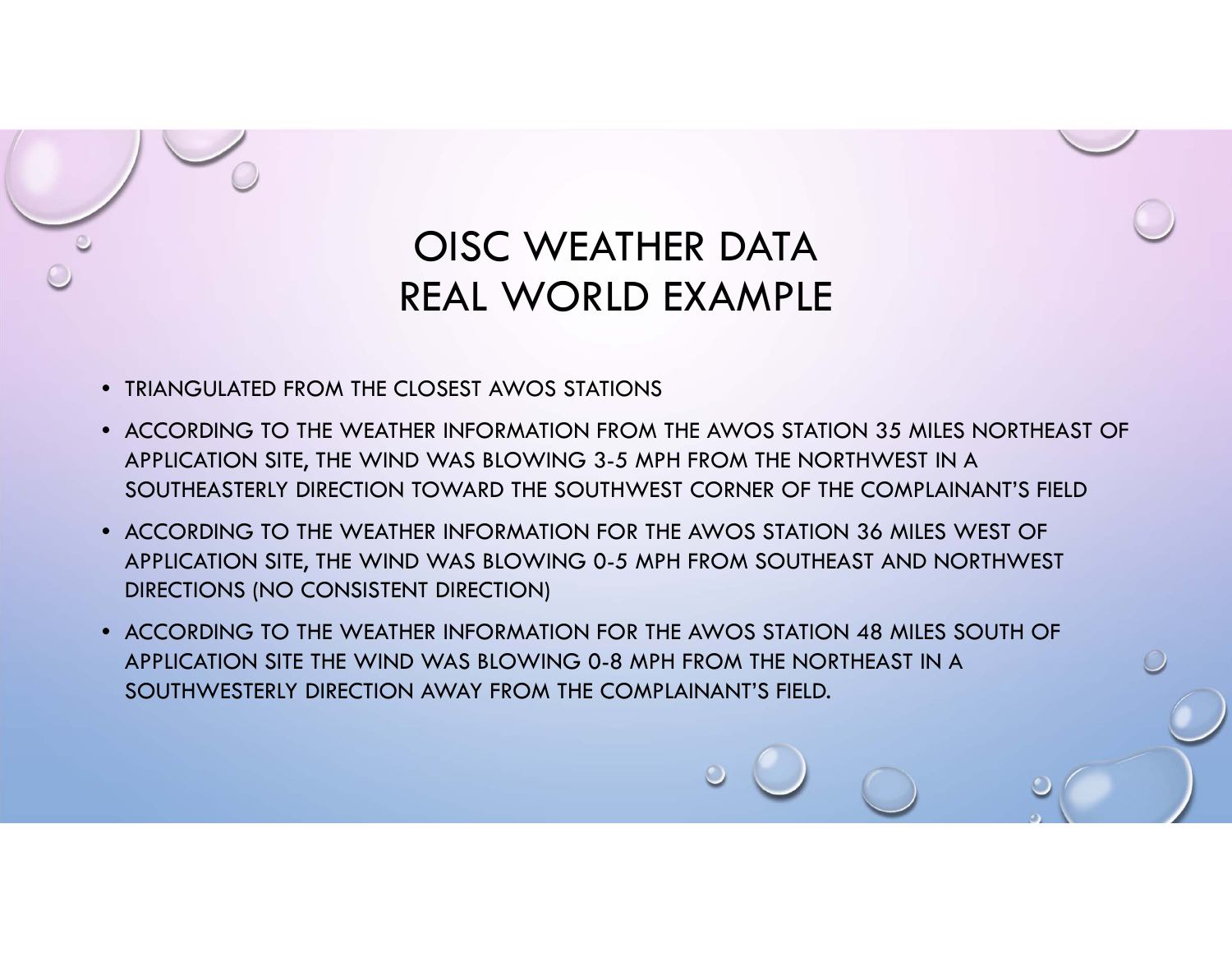

# OISC WEATHER DATA REAL WORLD EXAMPLE

- ONE WEATHER STATION CORROBORATES WITH THE APPLICATOR THAT THE WIND WAS BLOWING SOUTHEAST TOWARDS COMPLAINANT'S FIELD, HOWEVER; TWO DO NOT
- TWO WEATHER STATIONS INDICATE WIND SPEED <3MPH FOR AT LEAST PART OF THE APPLICATION, HOWEVER; ONE DOES NOT
- NOT KNOWN HOW THE APPLICATOR RECORDED WEATHER DATA
- TO DATE, NO ENFORCEMENT HAS BEEN TAKEN UNLESS THREE RELIABLE WEATHER REPORTING STATIONS REFUTE APPLICATOR DATA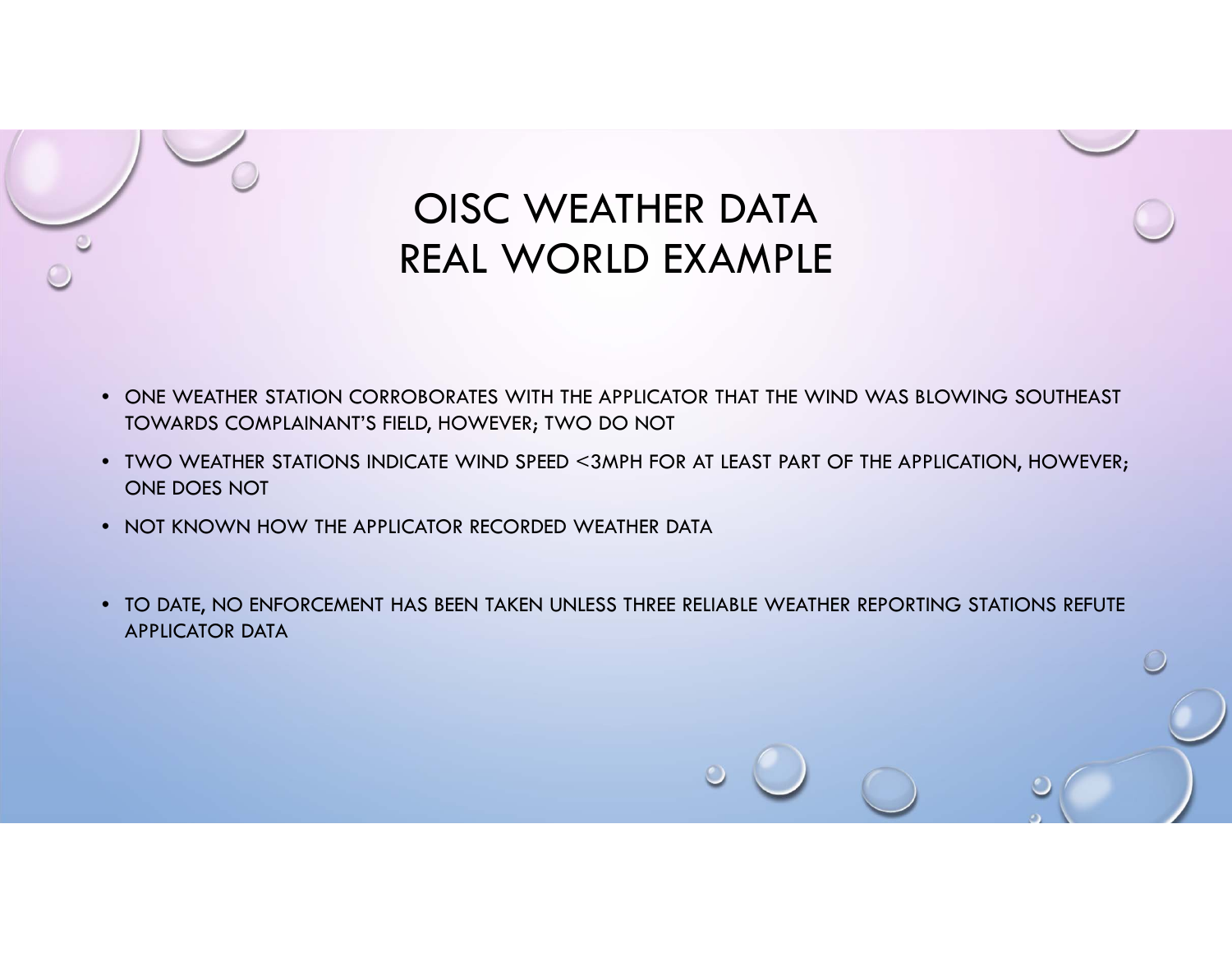## OISC WEATHER DATA REAL WORLD EXAMPLE ENFORCEMENT?

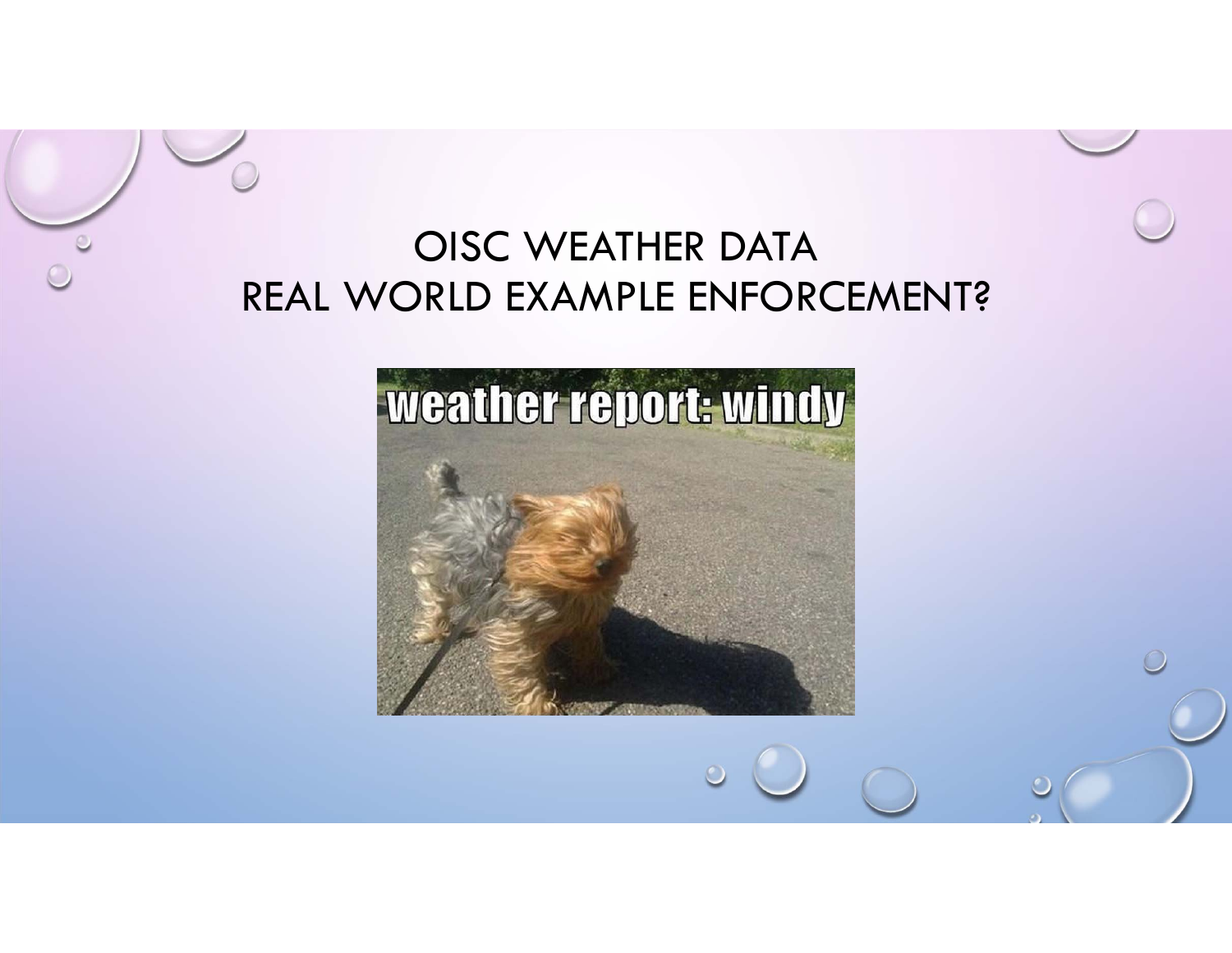# OISC WEATHER DATAANOTHER REAL WORLD EXAMPLE

- APPLICATOR STATES WIND SPEED WAS 3MPH DURING APPLICATION, BUT THE INVESTIGATOR TRIANGULATED AND ALL THREE STATIONS SAY CALM TO 5.8 MPH DURING APPLICATION
	- AWOS STATION 30 MILES SOUTHWEST OF APPLICATION SITE
	- AWOS STATION 31 MILES NORTH-NORTHWEST OF THE APPLICATION SITE
	- AWOS STATION 36 MILES WEST OF THE APPLICATION SITE

IS THERE A LABEL VIOLATION?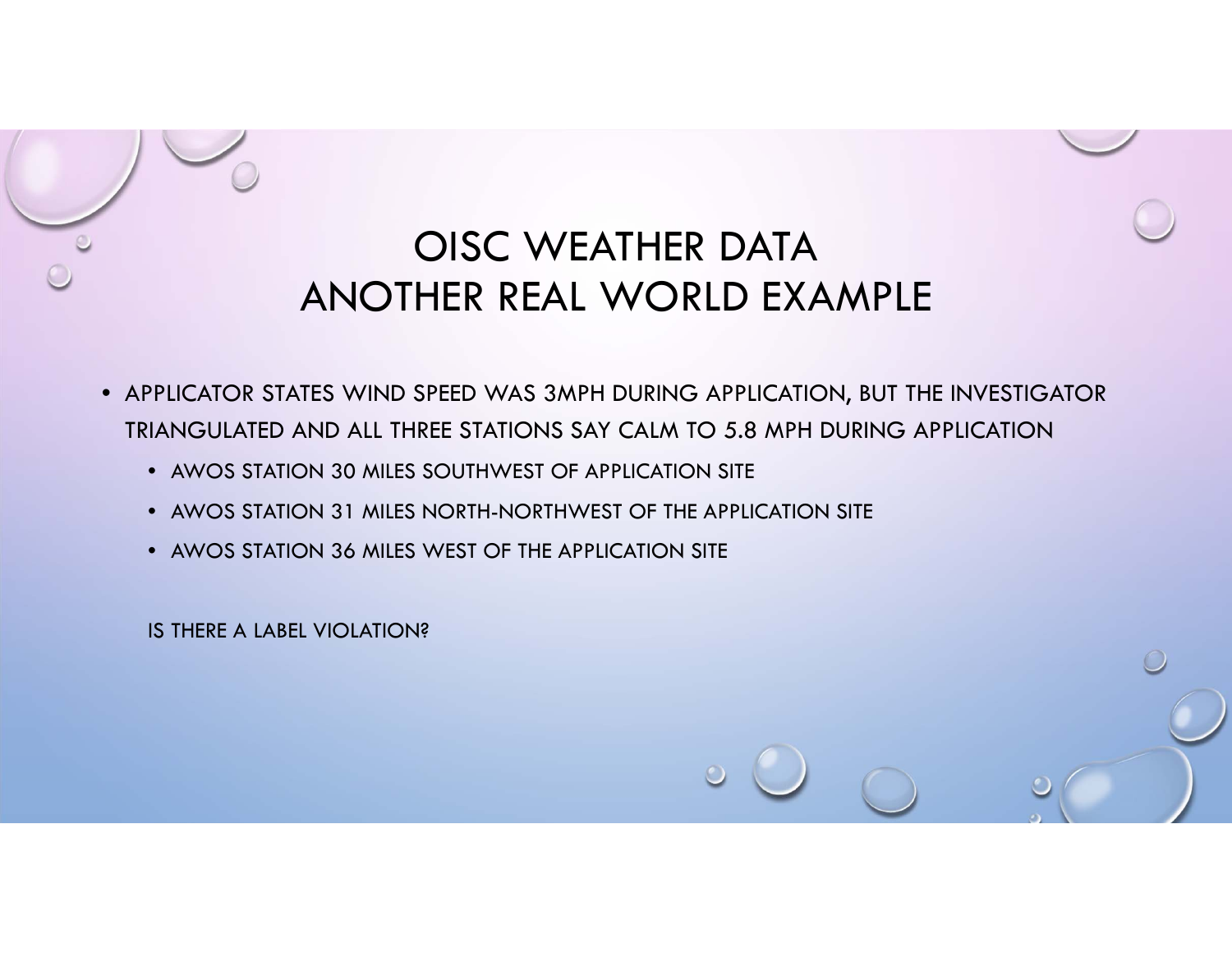

# THE TEAM

- GEORGE SAXTON
- MELISSA ROSCH
- JAY KELLY
- GARRET CREASON
- BETH CARTER
- BOB BREWER
- AUSTIN PEARSON (TIPTON COUNTY EXTENSION DIRECTOR)
- HANZ SCHMITZ (POSY COUNTY EXTENSION DIRECTOR)
- KEN SCHEERINGA (ASSOCIATE STATE CLIMATOLOGIST)